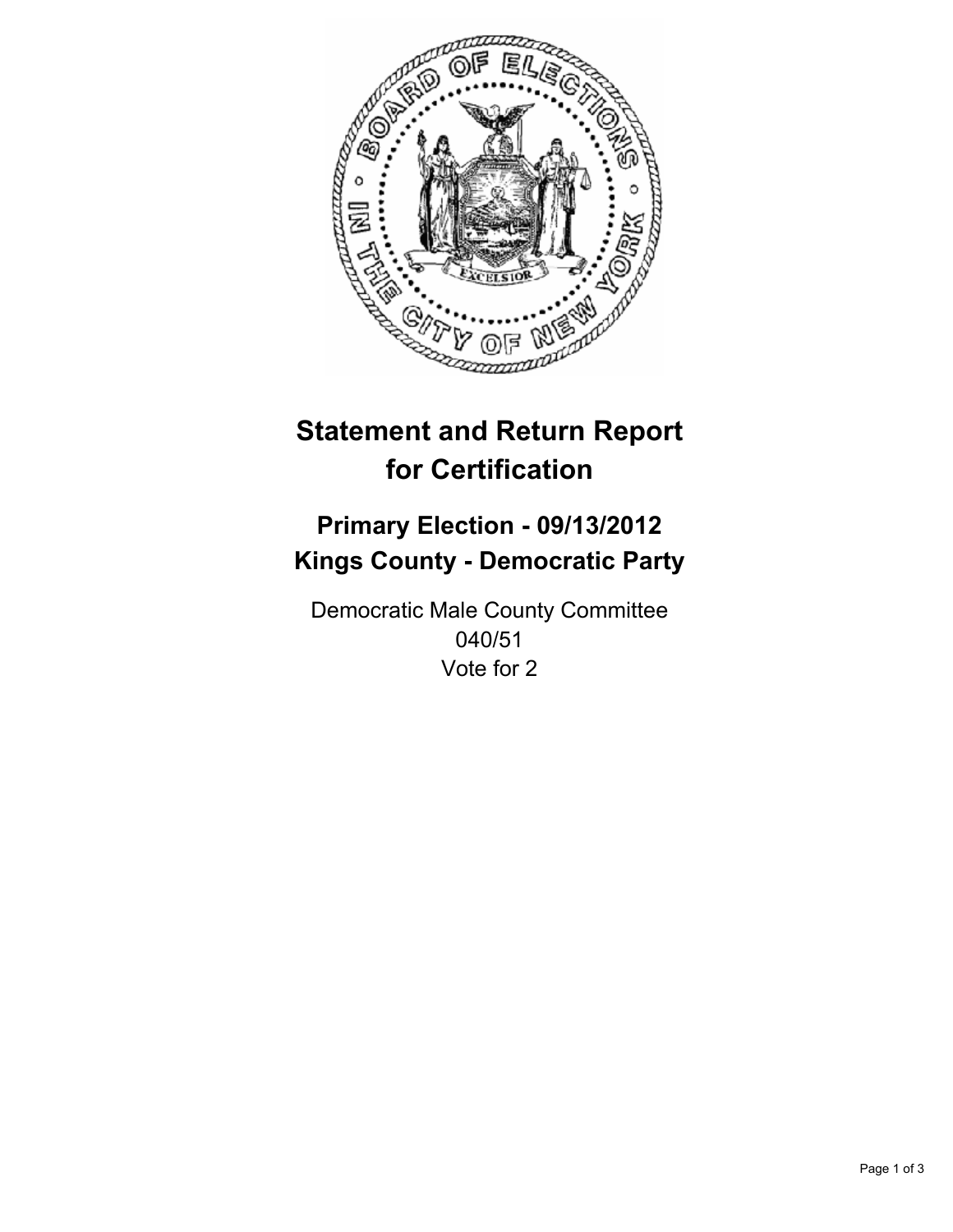

### **Assembly District 51**

| <b>PUBLIC COUNTER</b>                                    | 42 |
|----------------------------------------------------------|----|
| <b>EMERGENCY</b>                                         | 0  |
| ABSENTEE/MILITARY                                        | 1  |
| <b>FEDERAL</b>                                           | 0  |
| <b>SPECIAL PRESIDENTIAL</b>                              | 0  |
| AFFIDAVIT                                                | 0  |
| <b>Total Ballots</b>                                     | 43 |
| Less - Inapplicable Federal/Special Presidential Ballots | 0  |
| <b>Total Applicable Ballots</b>                          | 43 |
| ALEXANDER LOW                                            | 27 |
| <b>BEEZLY KIERNAN</b>                                    | 16 |
| <b>JOSE NEGRON</b>                                       | 15 |
| UNATTRIBUTABLE WRITE-IN (WRITE-IN)                       | 3  |
| <b>Total Votes</b>                                       | 61 |
| Unrecorded                                               | 25 |